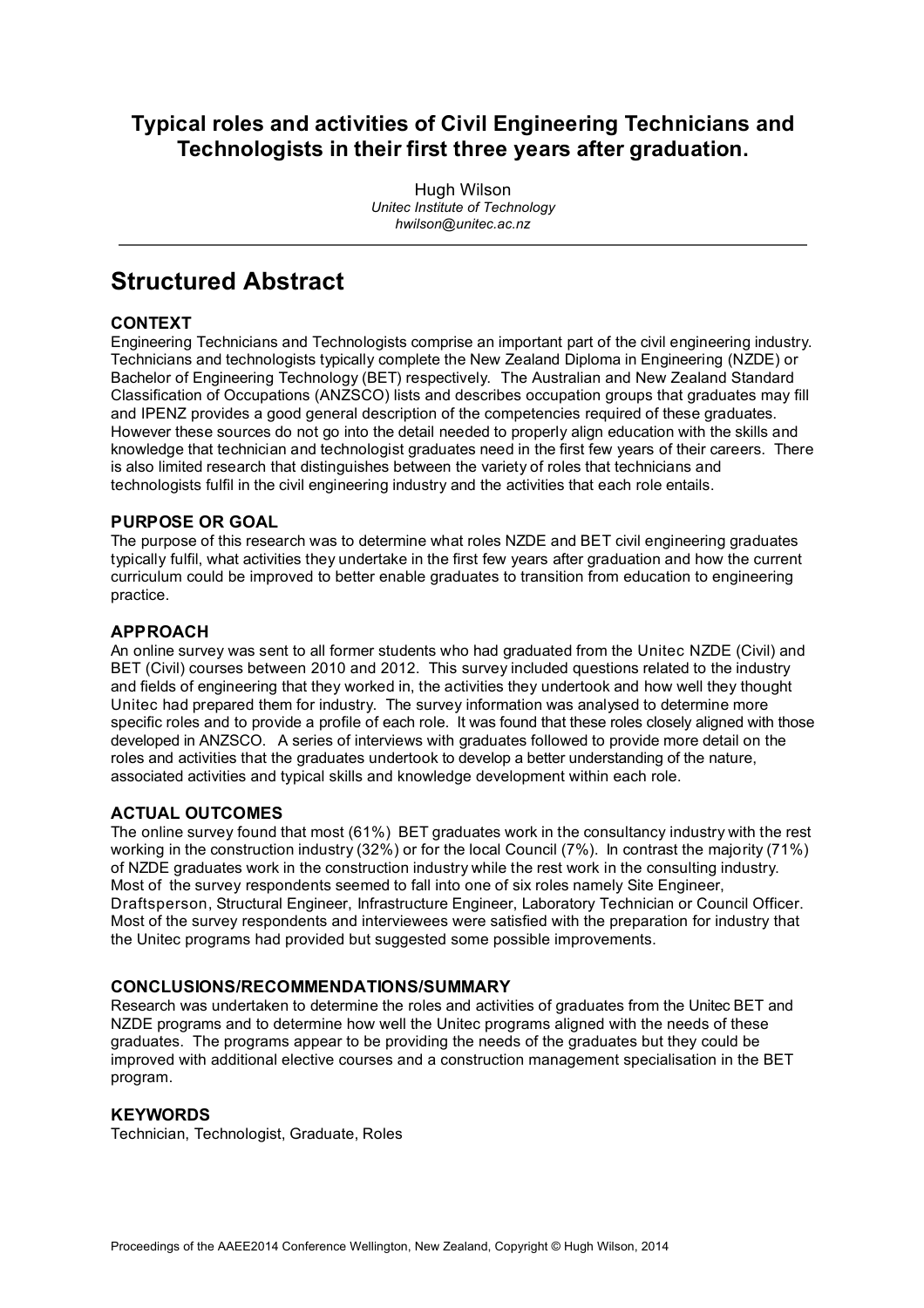## **Introduction**

The transition from education to industry is a significant event in a graduate's career. One of the aims of an engineering education program is to provide graduates with the skills and knowledge they need to make this transition and then develop them as they progress in their career.

Engineering Technicians and Technologists comprise an important part of the civil engineering industry. Technicians are able to solve conventional well-defined problems using standards and codes of practice while technologists have a higher level of training enabling them to solve more broadly defined problems (IPENZ, 2009). These well-defined and broadly-defined problems comprise a significant part of normal day-to day engineering practice.

Technicians typically complete the two year New Zealand Diploma in Engineering (NZDE) program while technologists complete the three year Bachelor of Engineering Technology (BET) program. Both go on to work in the engineering industry but the actual roles that each group goes to is only generally defined and it is unclear whether there is actually a difference in roles fulfilled by both groups.

While industry plays a major part in the development of engineers, it is the skills and knowledge they learn in formal education that forms the foundation of the graduates' development. Therefore it is important that the education students receive is aligned to what they will need in their transition to, and development as, an engineer. To enable this, educators need to understand what it is that technicians and technologists do in practice and the knowledge, skills and attributes that graduates need to enable them to quickly transition into their new roles in the engineering industry.

The objective of this research was to identify what roles graduates of the Unitec civil engineering programs filled and what activities they carried out with the aim of identifying possible ways in which the programs could be improved.

## **Literature Review**

In New Zealand, IPENZ defines both technician and technologist requirements in their graduate competencies table (IPENZ, 2009) which sets out ten competencies covering technical foundations, personal skills and supporting knowledge. The roles of technicians and technologists are also well defined in the Australian and New Zealand Standard Classification of Occupations (ANZSCO) (Statistics New Zealand, 2012). ANZSCO has several occupation groups (Unit Groups) that are applicable and which provide descriptions of the tasks each occupation typically carry out. While these resources provide general role and attribute descriptions, they do not set out what the graduates actually do, what they need to know and how they develop as engineers.

Research on actual engineering practice is sparse (Trevelyan and Tilli, 2007) and no recent research related to engineering practice as carried out by civil engineering technicians and technologists has been found. However some insights into general engineering practice can be made from the review of existing literature however it should be noted that most of this research relates to university graduates not technicians and technologists.

Trevelyan and Tilli (2007) note that engineering work requires a significant amount of on-the– job training so many graduate engineers experience a steep learning curve when they start work (Martin et al, 2005; Trevelyan, 2012). Most graduates felt they were up for the challenge because of the skill, knowledge and experiences they had at university (Martin et al, 2005). Male et al (2011) noted that there is an increasing focus on "attitudinal competencies" which allow the graduate to have the attitude and confidence to accept and thrive on the challenges they encounter when first entering the engineering industry. Martin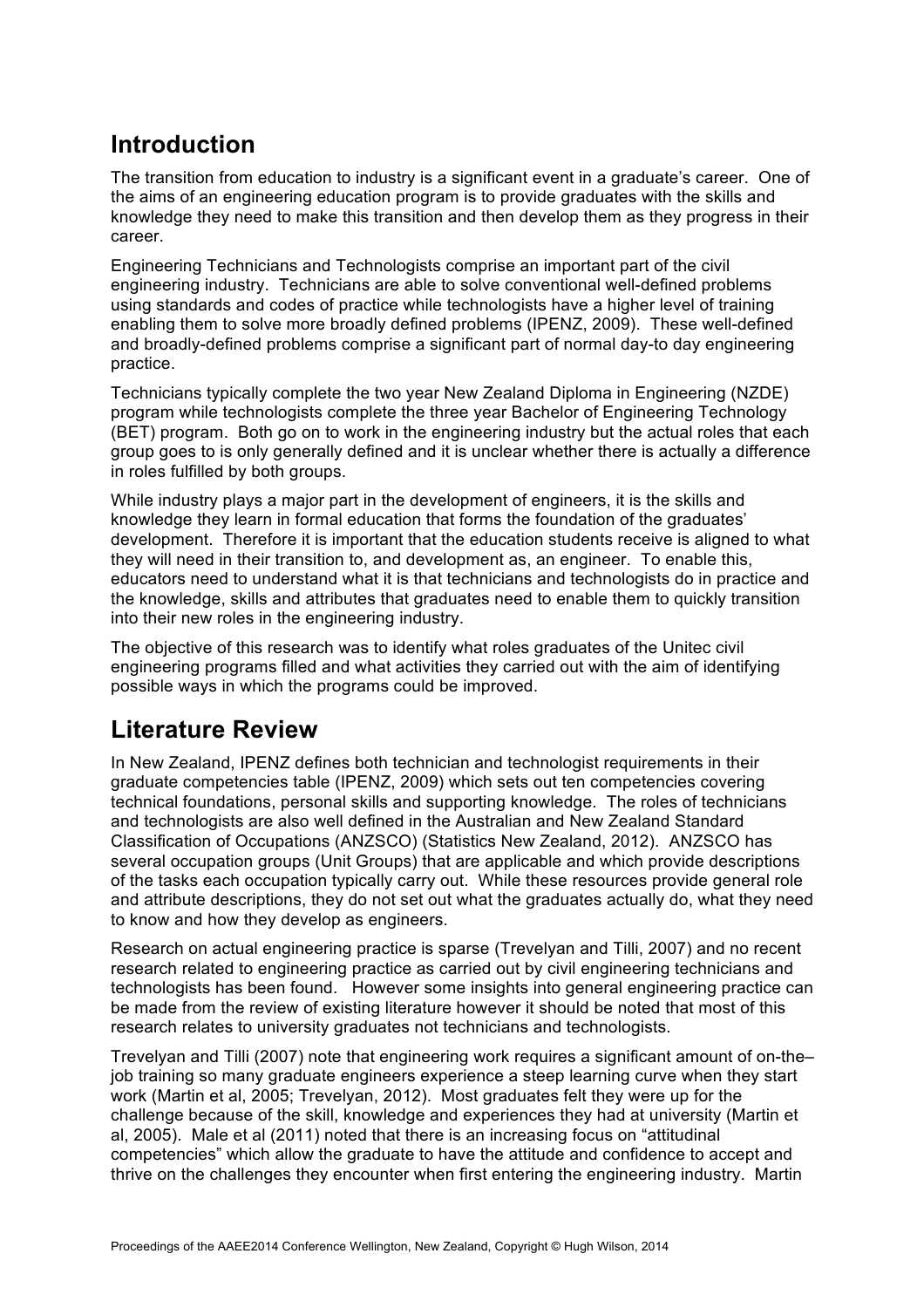et al (2005) mentioned the importance of forming relationships in the workplace to help graduate engineers make the transition with several graduates noting that working in an open plan working environment with experienced engineers meant they were able to ask questions and quickly develop the skills and knowledge they needed.

One of the other main recurring themes is that engineering is not just the practice of technical activities, such as design and analysis, but also includes non-technical activities such as communication and management. Trevelyan and Tilli (2007) observed that graduate engineers spend approximately 60% of their time in communication type activities. Bodmer et al (2002), Newport and Elms (1997) and Male et al (2011) all found that experienced engineers rated communications and other interpersonal skills above technical skills although they all noted that technical skills and knowledge were an essential requirement for engineers. Male (2012) suggests that the seemingly lesser rating of technical skills may be because engineers often do not notice when they are using their technical knowledge. That is, the decisions and actions they take in seemingly non-technical activities, such as management, are informed by their technical knowledge and skills. Newport and Elms (2005) and Trevelyan and Tilli (2007) also emphasize the importance of management related skills, such as planning, organising, coordinating and supervising, which are intertwined with technical engineering work.

One aspect of engineering education was how well the syllabus corresponded with the practice of engineering. Several researchers (Trevelyan 2012; Bodmer et al, 2002) noted that this aspect was more important to practising engineers than teaching staff who tend to focus on engineering knowledge over engineering practice. It is suggested that the practical focus is especially important with technician and technologist education where the graduates are expected to be work ready. Martin et al (2005) noted that several of their interviewees mentioned the value of being exposed to real engineering environments while studying through site visits and vacation work.

While the available research is not directly related to Unitec graduates it does raise some questions as to the relative importance of technical and non-technical activities, how graduates transition into the work environment, how they learn what they need to function in their new roles and what they felt Unitec could have done better to prepare them for their industry.

## **Methodology**

The research was carried out in two stages. In the first stage an online survey was sent to 208 recent (2010 to 2012) graduates of the Unitec BET and NZDE programs. The online survey contained multiple choice questions on the type of organisation they worked for, the field or fields they worked in and the activities that they typically undertook. The survey also provided open questions allowing respondents to comment on the relevance of their program to what they were doing in industry and how the programs could be improved. The survey data was reviewed to develop an understanding of the typical activities undertaken by graduates and the different general roles they filled in the civil engineering industry.

The survey was followed with several rounds of interviews. The first round of interviews was of seven survey respondents. These graduates had typically been working for one to three years. A second round of eight graduate interviews and two written questionnaires was carried out in July 2014. These interviewees were graduates from the 2013 programs and were typically in the first year of their career. The interviews all had the same basic format but these were customised to the graduates' role to provide more detailed information on specific roles.

A qualitative analysis of the recorded interviews was carried out to check the validity of the roles identified in the online survey, to provide more detail on what each role entailed, to identify how the graduates grew into their new roles and to determine how the Unitec programs could be improved to aid this transition.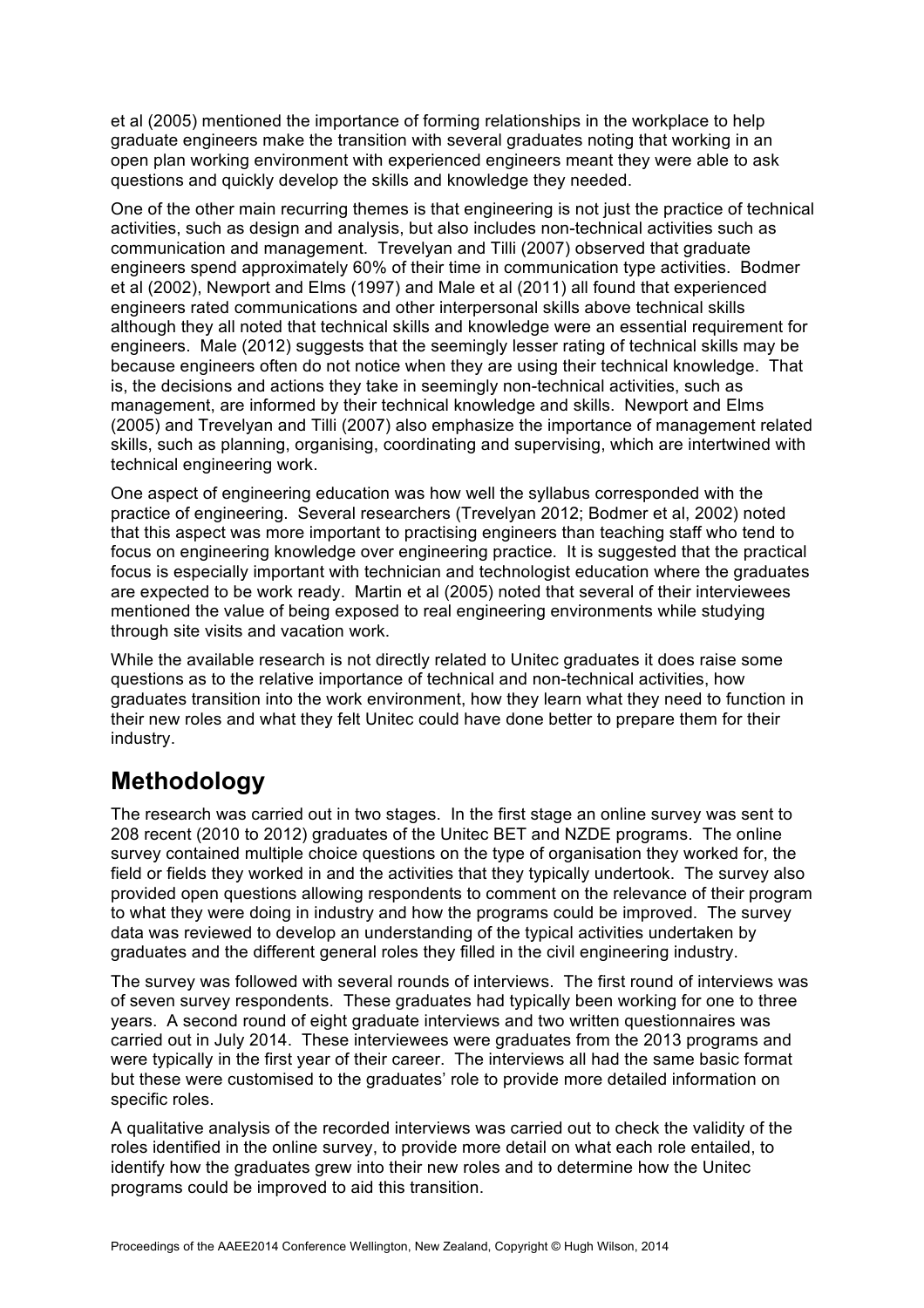# **Results**

### **Online Survey**

Forty five students responded to the online survey resulting in a 22% response rate. An analysis comparing the grade point averages, gender and ages of the respondent group with the whole graduate group indicated that both groups had a similar distribution indicating a good sampling validity.

### *Organisation Type*

Figure 1 shows the distribution of the graduates by organisation. It indicates that the majority of NZDE students (73%) end up in the construction industry while the majority of BET graduates (61%) work for consultancies.



**Figure 1 - Employer Organisation Types**

### *Field*

Figure 2 shows the civil engineering field that graduates work in.



**Figure 2 - Graduate Fields**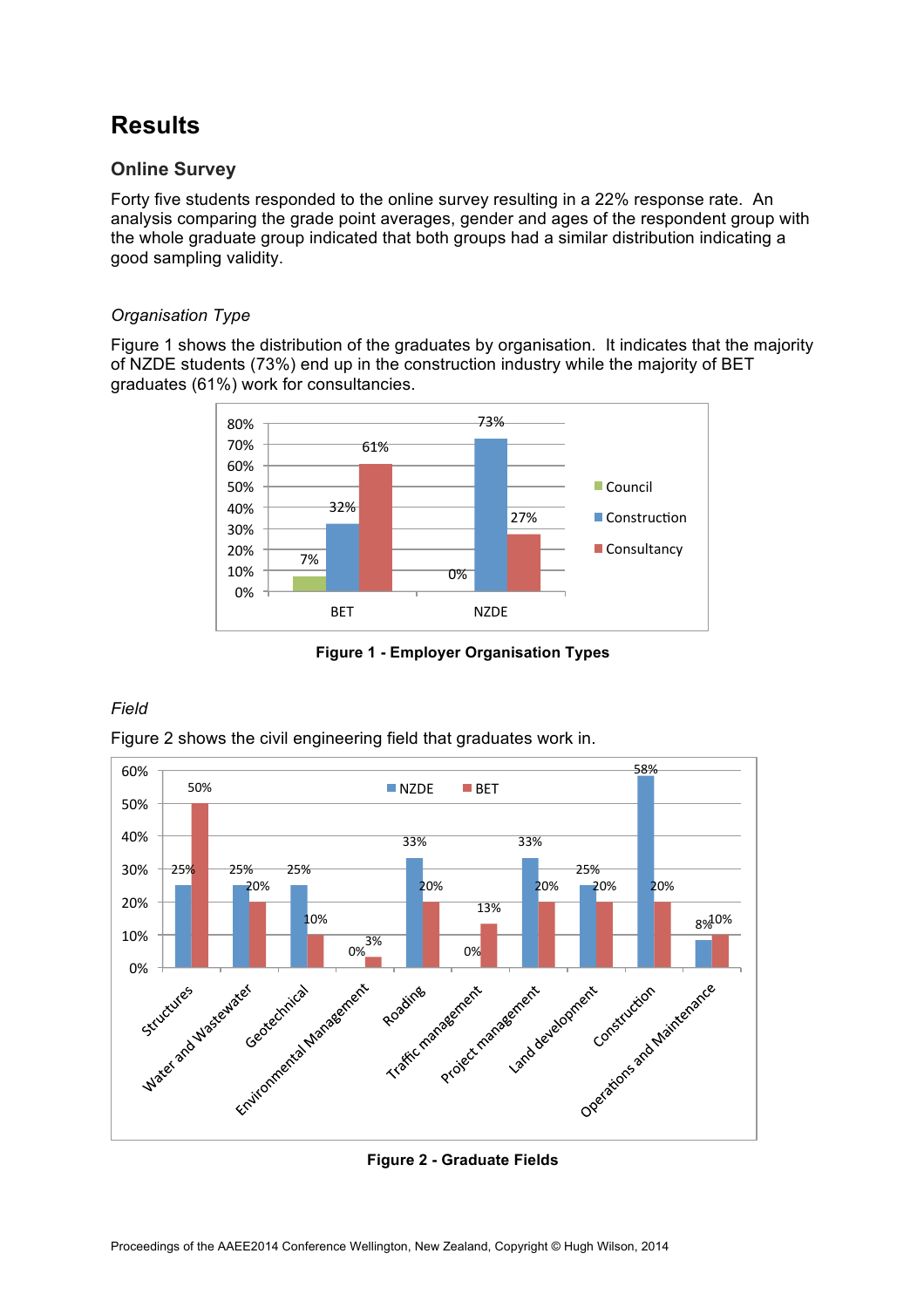The fields offered included the conventional fields such as structures and geotech but other less conventional fields such as project management, construction and land development were also offered to provide a better idea of what the graduates actually did. Respondents were able to select more than one response and so there are several graduates who responded to more than one field.

### *Graduate Activities*

Figure 3 shows graduate activities arranged by organisation type. The main activities are CAD work, Design, Inspections, Project Management and Communication.



**Figure 3 - Graduate Activities by Organisation Type**

### *Roles*

The survey data was used to develop a series of role categories that had simular functions and activities. These were found to align closely with relevant ANZSCO occupations so the roles and terms used for them were modified to align with the ANZSCO occupation descriptions where appropriate.

The general roles identified were:

**Site Engineers** who work for construction companies doing front-line management activities. All of the interviewees in this group work full time on site organising, controlling and coordinating the construction work. Initially this role aligns best with the ANZSCO description of a "Building Associate" (ANZSCO Occupation Code 312112). However, they quickly assume more responsibility and carry out more complicated activities and so move to a role more aligned with the "Engineering Manager" (ANZSCO Occupation Code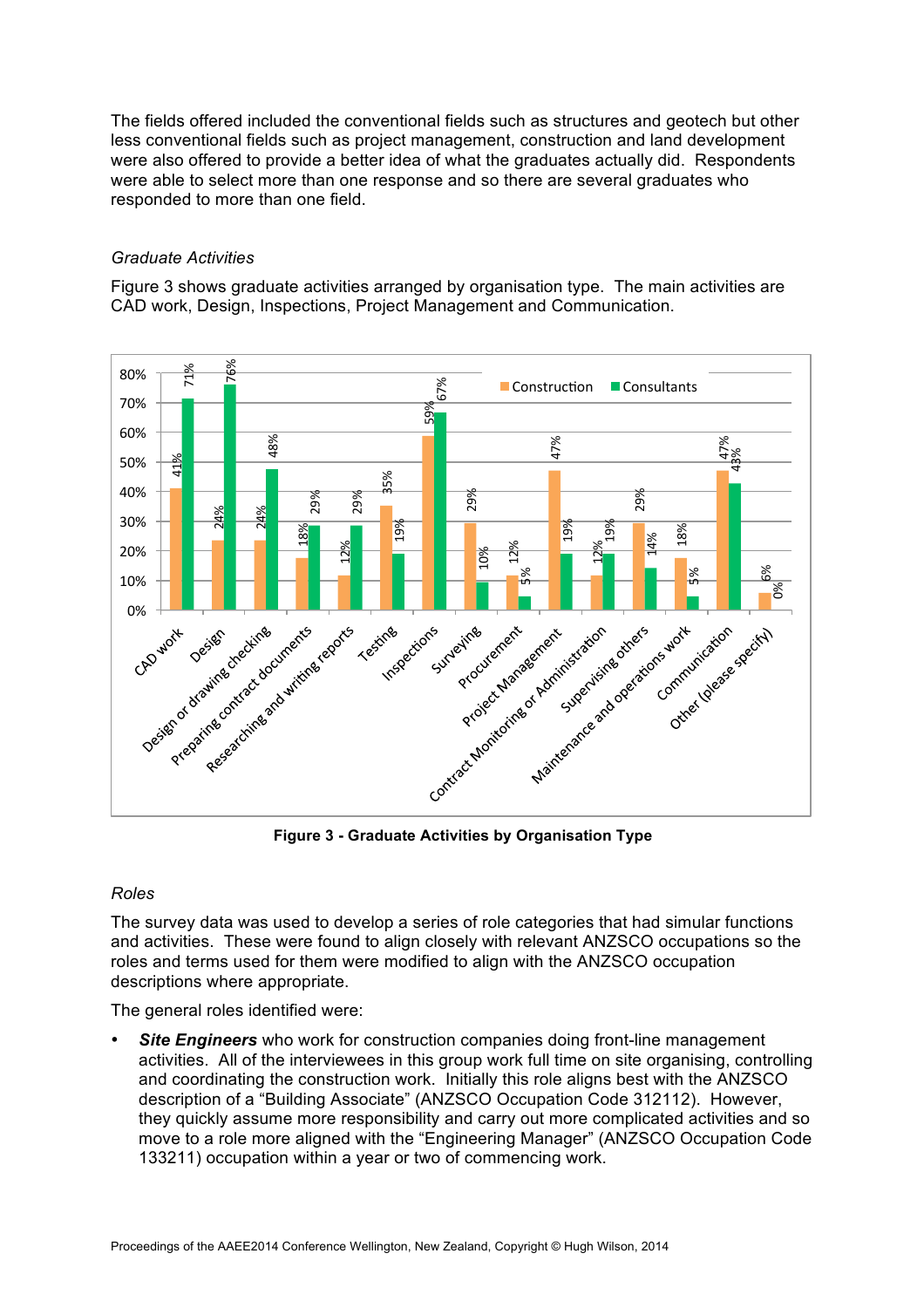- *Draftpersons* who usually work for consultancies preparing drawings for civil engineering works based on designs produced by design engineers. This role aligns well with the "Civil Engineering Draftsperson" occupation (ANZSCO Occupation Code 312211).
- *Structural Engineer* who design and supervise the construction of structures, usually buildings. These engineers may also produce their own drawings. This role best aligns with the "Structural Engineer" occupation (ANZSCO Occupation Code 233214).
- *Infrastructure Engineer* who design, produce drawings for and supervise the construction of infrastructure systems such as roading, water, wastewater and stormwater systems. Most of the survey respondents fitting into this role were designing services for new subdivisions. This role best aligns with the "Civil Engineer" occupation (ANZSCO Occupation Code 233211).
- *Laboratory Technician* who work for consultancies or specialist labs doing onsite and laboratory testing of soils and materials. This role best aligns with the "Civil Engineering Technician" occupation (ANZSCO Occupation Code 312212).
- *Council Officer* who works for local councils or council controlled organisations in managing projects, quality control or other management roles delivering council projects and services.

### **Interviews**

The interviewees generally represented most of the main groupings identified in the survey with five Site Engineers, one Draftsman, one Structural Engineer, five Infrastructure Engineers and two Council Officers. No Laboratory Technicians were interviewed but one of the Site Engineers had started his career in that position and was able to provide some information on that role.

Graduates working in consultancies typically worked in the same office as their mentors who allocated them work and answered their questions. Most moved to their own simple projects within a few months with projects getting more complex as they developed.

Site Engineers typically started doing inspections and testing as this allows them to become familiar with construction documentation and processes while still doing useful work onsite. They may also be involved in health and safety management early on by contributing to the running of toolbox meetings and doing regular audits. Within months they are typically becoming involved in planning and implementing work activities doing activities such as coordinating work teams and ordering materials. Later they become involved in higher management activities such as preparing variation and progress payment claims, cost management and programming.

When asked about the Unitec programs, most said they had prepared them for industry with several of the Infrastructure Engineers highlighting an Urban Hydraulics course run by a practising engineer as being especially relevant and useful. Most did not have an immediate answer when asked what they considered was not useful with most eventually saying that while they did not use all of the skills and knowledge they had learnt, they could see that it would be useful to others.

The most common suggestion for improvements was for more site visits and exposure to industry. Some of the interviewees had worked in the engineering industry over the holidays or worked full time when studying and all of them mentioned the value of having practical experience. One common comment was that the program content all started to make sense once they started working.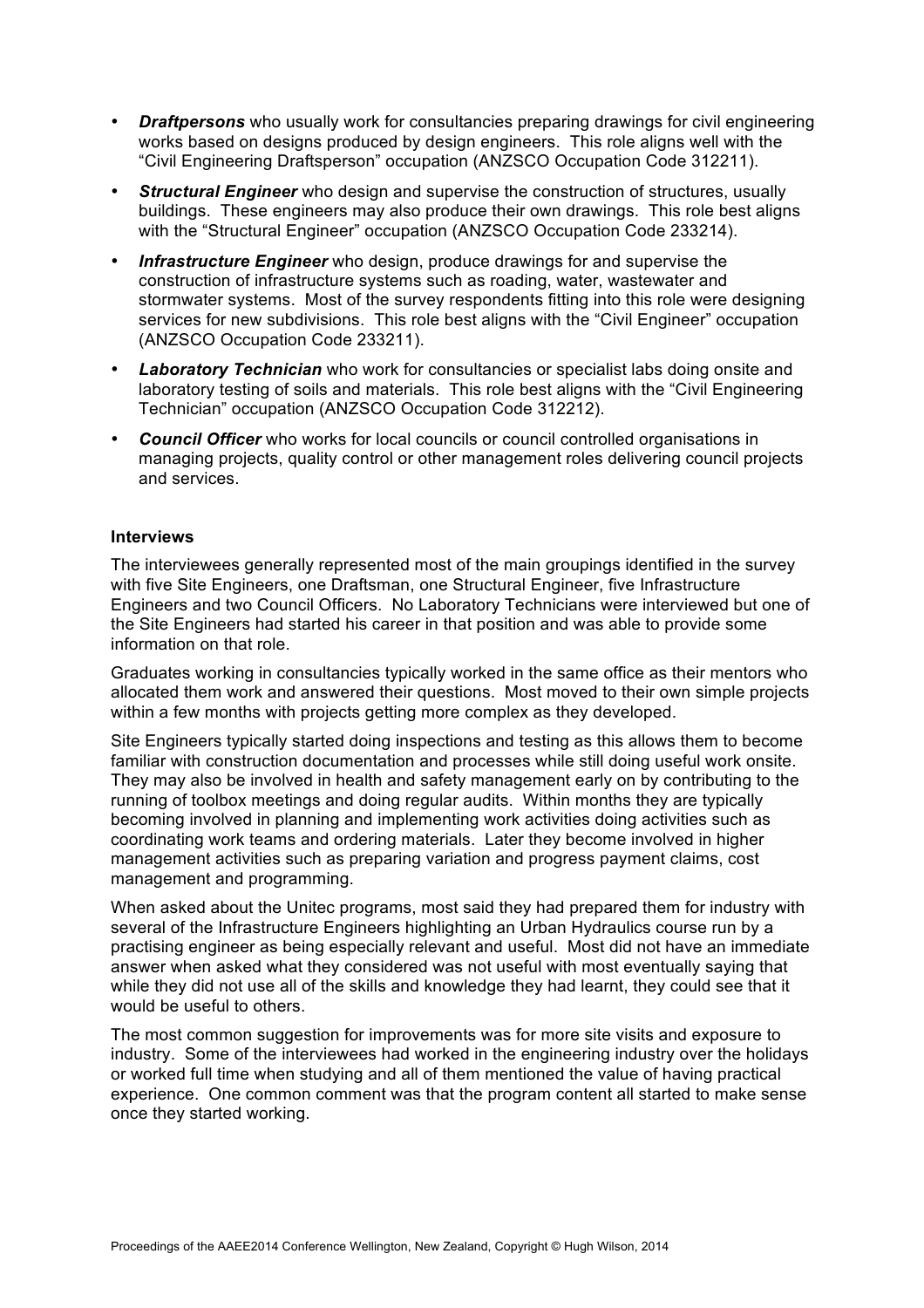## **Limitations**

There are a variety of factors that limit the applicability of this research. Firstly the research looked at a cross section of graduates for the Unitec programs and there were probably some activities or roles that were missed. Secondly the makeup of graduates from the programs may be skewed by the presence of other education providers who offer more field specific education and/or correspondence courses in the BET and NZDE programs which may be more attractive to students in some roles such as roading design. Thirdly most respondents and interviewees worked in the Auckland area which has a civil engineering industry that is larger and more specialised than most other areas of New Zealand.

## **Discussion**

The online survey shows a distinct difference between positions filled by the BET and NZDE graduates. Most (61%) BET graduates work for consultancies with a lesser number (32%) working in construction while the reverse happens with the NZDE graduates with most (73%) working in construction and the rest working in consultancies. This large number of NZDEs in construction offers an opportunity of expanding the BET qualification to include a specialisation in civil construction to allow these graduates to access relevant education programs as they progress in the construction industry.

The roles in consultancies seem to vary with most BET graduates, but only one NZDE graduate, doing design. This indicates that the two qualifications are viewed differently by industry with consultancies recognising the ability of BET students to do routine design work.

Most Consultants selected CAD work, design and design checking as expected however it is not clear whether these respondents were draftspeople doing a few simple designs or engineers doing their own drawings. The amount and complexity of the design work undertaken by graduates seems to vary across firms with some firms using BET students in design roles and others maintaining a strict separation between draftspersons and engineers with draftpersons being NZDE or BET graduates and engineers being BE graduates. It appears that the infrastructure field is more likely to have Unitec graduates doing design than the structural field.

There were also a significant number of Site Engineers who also selected CAD work in the survey and from the interviews it appears that these graduates are producing as-built drawings, managing drawing sets and doing other CAD work that is required. Several interviewees had also been tasked with learning and implementing new software packages to improve the efficiencies of the site planning and management processes.

Inspection was selected by a significant percentage of graduates working in both the consulting and construction industries. Inspection was expected to be one of the core activities of Contractors but it was surprising to see that most Consultants also do inspections. This indicates most Consultants do get out of the office and go to site to do the inspection as well as doing the office type activities such as CAD and design.

The Procurement, Project Management, Contract Monitoring and Supervision activities were included to provide a breakdown of management type activities. Most of the respondents selecting these activities worked for construction companies indicating a significant management component to the role of the Site Engineers.

The "Communication" activity was selected by many of the respondents in both Consultant and Contractor groups confirming the importance of this activity mentioned in previous research. All of the interviewees mentioned that they spent a significant amount of time communicating with their bosses, other engineers, clients and workers mostly in direct face to face meetings, emails and telephone calls but also with letters and short reports. This agrees with the observations made by Trevelyan (2010) that novice engineers spend around 60% of their time communicating both verbally and in writing.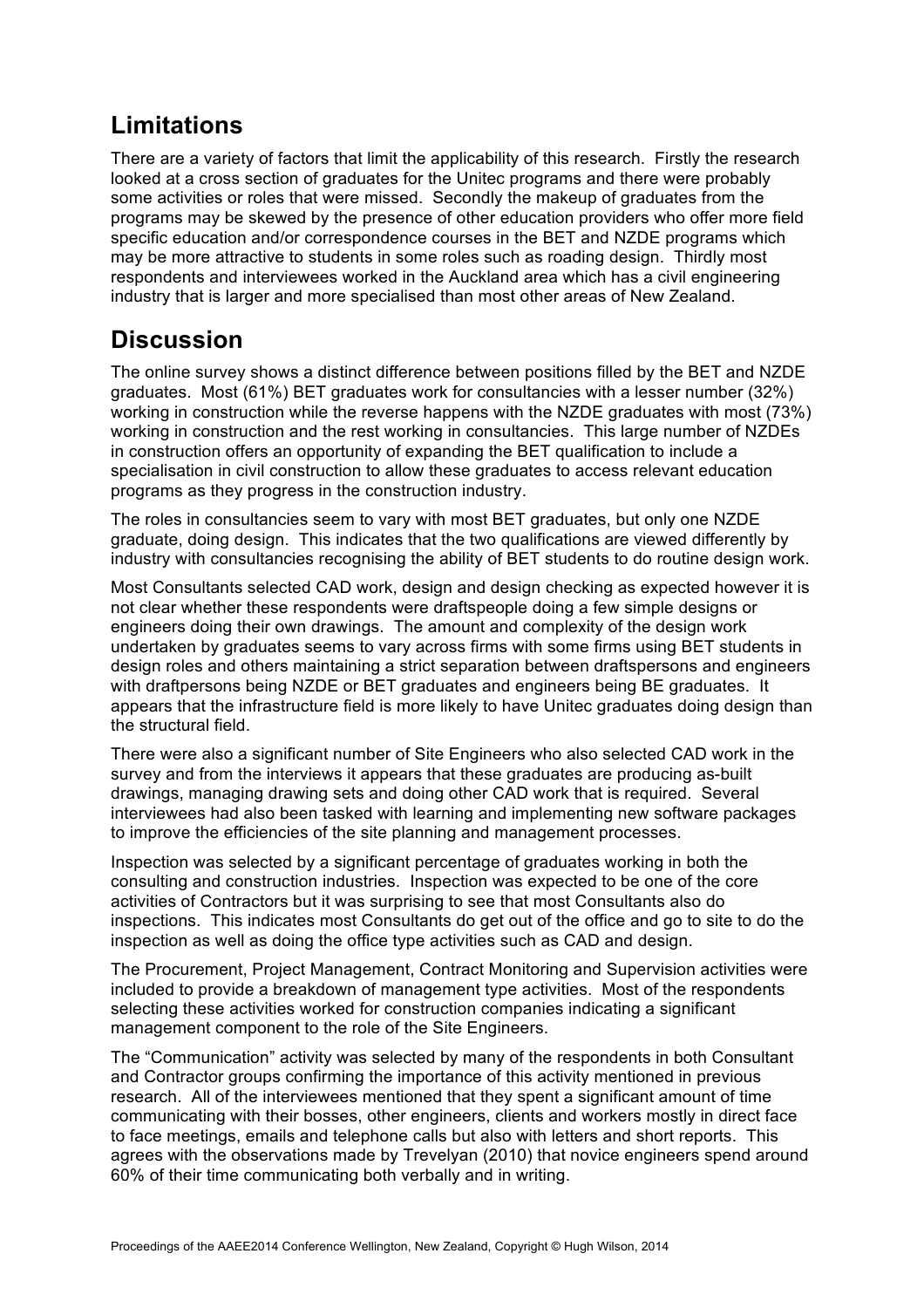## **Recommendations**

While this research is limited in its scope, it still offers some insights into how the NZDE and BET programs could be improved to make them more relevant to the Auckland civil engineering industry.

One improvement is to add a course focused on civil engineering construction to the NZDE program given that most NZDE graduates will work in the construction industry. The program originally had a "Construction Practices" course but this was removed to make room for a capstone project. This issue became obvious in the early stages of this research and Unitec has responded by adding a compulsory Construction Practices course to its 2015 NZDE program

Another response to the high number of NZDE graduates in the construction industry could be to develop a civil engineering construction speciality in the BET program. This would allow NZDE graduates in the construction industry to continue their education in a field that is relevant to their career path. This was a need identified by some of the interviewees who noted that while there are good building construction management programs available in Auckland, there were none that focused on civil engineering activities such as earthworks and drainage.

Both programs could also benefit with the addition of an infrastructure design course early on in the program. After structural design, the second highest number of graduates in consultancies designed infrastructure for new land development projects. This is distinct from being specialist water or roading design engineers which is what the current program structures seem to be based on. It is suggested that an early infrastructure design course based on the use of council standards to design roads, water, wastewater and stormwater system will better align the programs with one of the main civil engineering activities in Auckland, will give the students a marketable skill earlier which may allow some to start work while they are still studying and will also give them a big picture view of infrastructure before they go on to do specialist water and roading courses.

One finding from this research was the importance of communication and CAD drafting however the NZDE course combines these into only one course – Technical Literacy. There is another drawing course after but the communications and drawing content of the program still does not reflect the importance of these skills as identified in previous research on important graduate attributes. It is suggested that communications should be one course and drafting should be two full courses to better provide NZDE students with these important skills.

It is acknowledged that adding new courses into an already packed 2 or 3 year program would restrict the elective options and require other specialist compulsory courses to be changed to electives resulting in a move to more general broader civil engineering programs. It is suggested that this is what these programs should be given the relative time available and the more general functions of technicians and technologists. In fact a few interviewees did note that the field they ended up in was different from the specialities they studied and in retrospect considered that it was a lottery as to whether the speciality chosen matched the field a graduate actually ends up in.

# **Conclusions**

The NZDE and BET programs delivered by Unitec provide students with the opportunity to work in the civil engineering field doing the more routine type engineering activities. The programs are focused on providing work-ready graduates so most graduates are able to become productive members of their teams within months of starting work.

This research has provided some insights into the roles that Unitec graduates fill after graduation. Most of the NZDE and almost a third of the BET graduates work in the